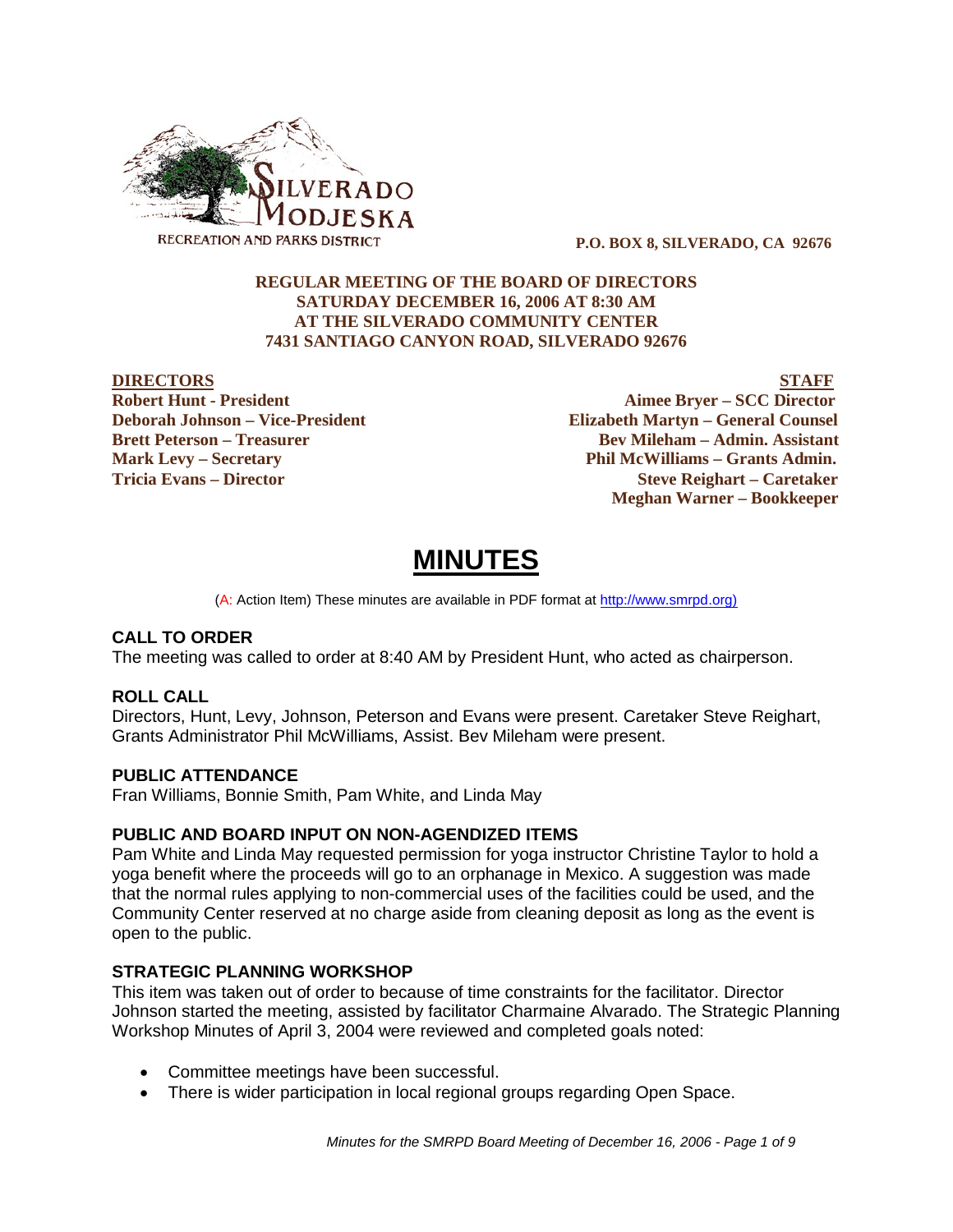- SMRPD has become more visible and proactive.
- Silverado Children's Center has achieved a stable financial condition.
- New and active Recreation Program
- Completed renovations at the Silverado Community Center.
- Partnering with Tucker Wildlife Sanctuary has been working very well.
- Two marquee signs to advertise community programs and happenings are in use.
- More involvement with LAFCO

Additional Challenges

- More staff is needed.
- Work on increasing tax base
- Adopt a final Master Plan of Trails

Mission Statement was modified as follows: "To promote community well being thru programs and activities that protect, preserve and enrich the canyons' heritage, open space and unique way of life".

Several involved community members gave their inputs to the Board.

**Fran Williams** gave the Board a written summary of her ideas, which included:

- The floor and rug in Bldg B at the Silverado Comm. Center need to be cleaned.
- More storage is needed.
- There needs to be cleaning supplies in both A and B buildings, with a sign to direct renters to them. Need a better policy for renter clean up because it hasn't been adequate. Consider a cleaning deposit.
- Remove or repair broken equipment in the Bldg.
- The groundskeeper needs better clarification as to what is important. Review their contract, there may need to be a change in their services that aren't currently covered in the existing contract. Holes in the lawn need to be filled, lawn needs work, hole near pit needs filling. Benches need to be oiled.
- Vinca needs trimming.
- B Bldg needs caulking.
- Fran suggested formulating a master plan for things that only need to be done once a year, and reminded the Board about the \$1,000 donation from the Inter Canyon League to be used for a new roof when it's needed.

**Steve Reighart** will give to the Board, after Jan. 1st., a list of things that need to be done. Steve says that there are a lot of repairs needed and they can be time-consuming. He is having trouble with the upkeep of the facilities. Director Levy says it would be good to look over the original agreement, and then look at the extras that are being done and consider payment for these.

The Board is considering a janitorial cleaning service.

#### **Bonnie Smith:**

- Residents in Modjeska Canyon are asking for a new light above the backboard at the park, with a protective grill if possible to prevent further breakage.
- Chairs or benches are needed for people to sit on at the park.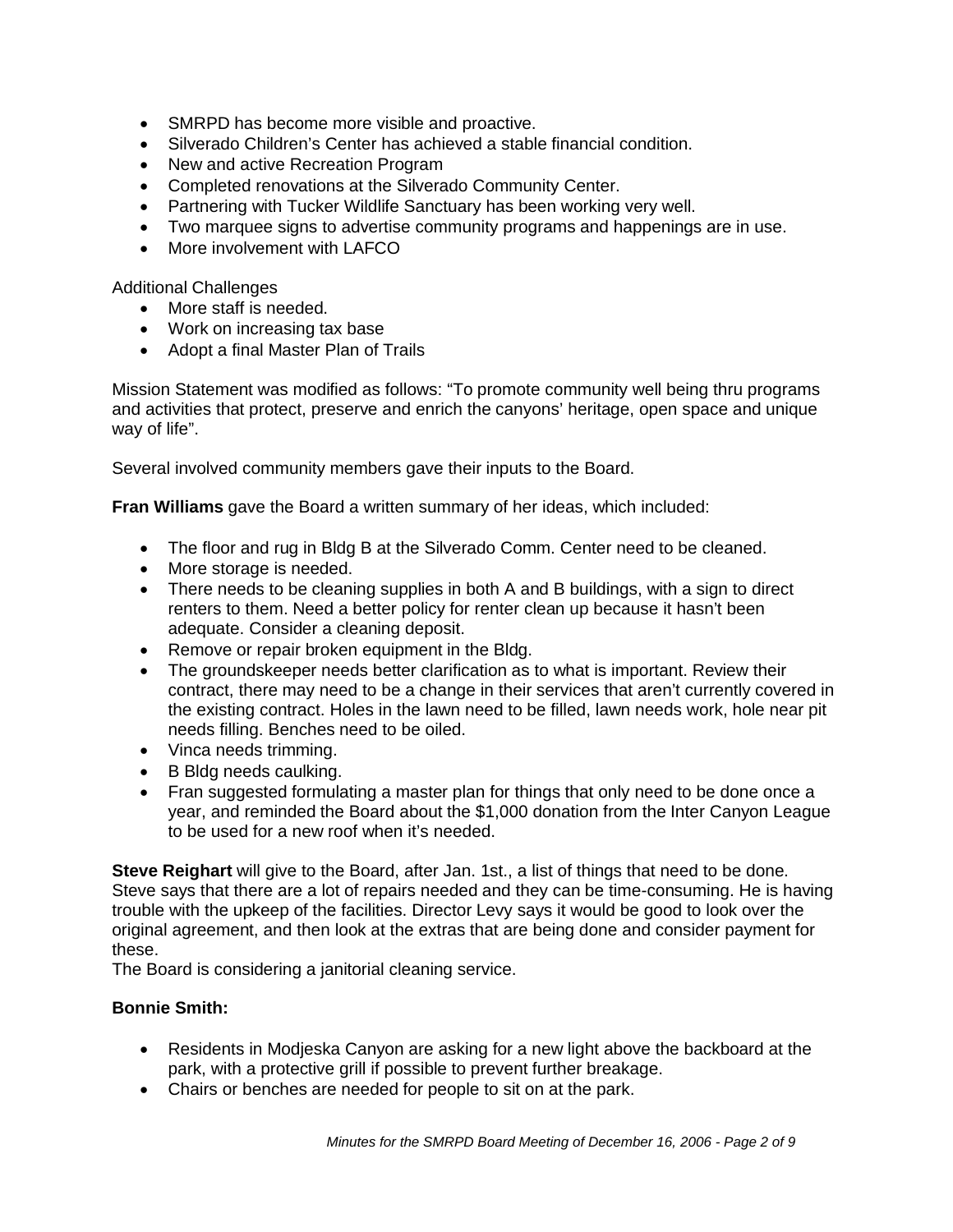- The picnic table is splintery and needs repair.
- Gazebo area needs trimming and a cigarette can is needed.
- Grounds keeper not doing enough. Need to ask them for a bid to do more. Reliable Landscape Service was recommended for another bid.
- Sprinkler nozzles need fixing. Satellite clocks were discussed. Bonnie said she would walk with IRWD smart sprinkler inspection team to learn what is needed in the park to implement the new system and cut water use by 30%.
- Shed has rats, needs cleaning.
- Parking sign working well. Would like a warning card to put on regular abusers' cars.
- The families living behind Modjeska Comm. Center would like a better visual there.
- Would like a TV, VCR given or donated to the Center
- Need better motion sensor lights at doors, cigarette urns for outside, bulletin board looks tacky, and a nice little bench outside.

The Board discussed repairs and maintenance of the Modjeska Community Center.

Director Evans is going to check into SMRPD working with the Madame Modjeska House. Could it be used for community events etc? Director Johnson would like to see if there are volunteers who would be willing to help clean up and repair, do some needed trimming, and donate needed items (TV, etc).

**Aimee Bryer**, Silverado Children's Center Director, would like to meet with Directors to discuss the work that SCC will be doing behind Modjeska Community Center. They are looking for volunteers from Ameriquest and SCC Parents. Bonnie Smith volunteered to help advise.

Aimee thanked the Board for their support during the hard times that the Children's Center endured, and stated that hey are now looking forward to a great future. The Center has established cash reserves in a savings account, has received two grants and had two successful fundraisers. A 5-year working budget was created; mandatory parent workdays will be scheduled, as well as more fundraisers and investigations into more grants. Need to increase enrollment and use better advertising.

The Board commended Aimee for doing such a good job. Her number one priority is the children and she is doing an excellent job at that. They advised to continue to focus on program quality and working closely with staff. She is developing a good working relationship with Silverado Elementary School, with periodic ad hoc meetings. Still working on maintenance issues, bringing everything up to code, and having twice a year Sat. cleanup workdays with parents.

**Phil McWilliams** commented that he has seen tremendous progress by SMRPD. He has been working on two main responsibilities, grants and facilities. He suggested that he spend more time working on facilities issues and the Board agreed. He anticipates that the Silverado construction will be finished soon and is waiting for reimbursements applied for to come in. New grants are being investigated. Funds are left over from previous grants and he is researching to see if it can be reallocated to a new project.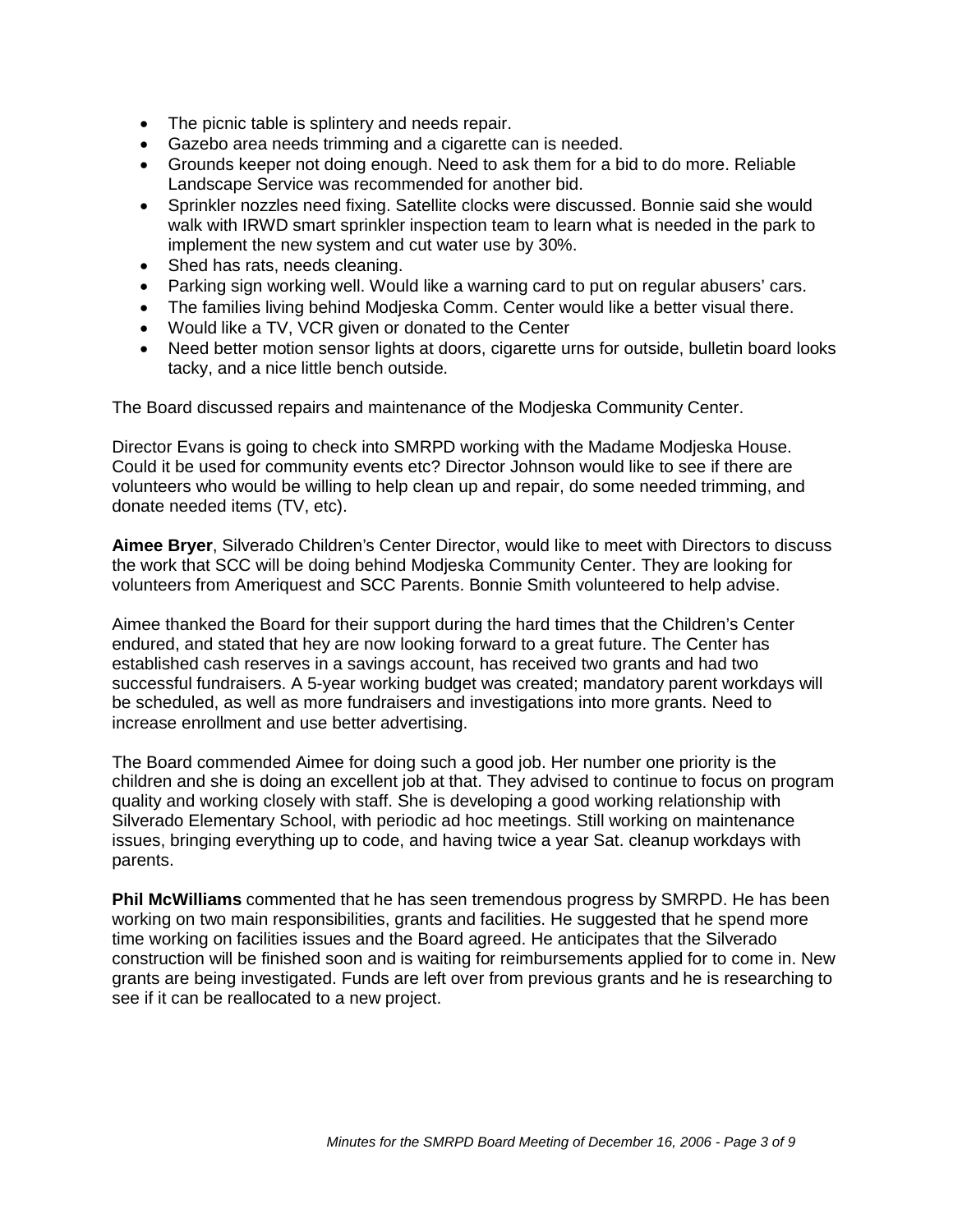#### **THE REGULAR BUSINESS PORTION OF THE BOARD MEETING RESUMED AT 11:30 AM**

#### **CONSENT CALENDAR**

Correspondence, Director Levy will check into seeing if the Board belongs to CSDA. If not, he would like to have this put on the next Agenda to vote on becoming members.

**1ST ACTION:** Director Johnson made a motion to approve Consent Calendar with the Minutes of November 28, 2006 Regular Board Meeting. Director Peterson seconded. Unanimously approved.

#### **PAYMENT OF DISTRICT BILLS**

**2ND ACTION:** Director Peterson made a motion to approve payment of Transmittal 12-06A for Directors compensation for the Regular Board meeting of November 28, 2006 to Directors Hunt, Peterson, Evans, Johnson & Levy, \$250.00 total. Director Evans seconded. Unanimously approved.

**3RD ACTION:** Director Johnson made a motion to approve payment of Transmittal 12-06B, District Bills, \$1,554.81 total. Director Evans seconded. Unanimously approved.

#### **GRANTS ADMINISTRATION REPORT**

Phil McWilliams said that the Silverado Comm. Center renovation should be complete by end of December. He will work on the final accounting when it's finished.

#### **OTHER DISTRICT BUSINESS**

**4TH ACTION:** Director Johnson made a motion to accept and file FY2004-2005 and FY2005- 2006 Audits. Director Peterson seconded. Unanimously approved.

**5TH ACTION:** Following a review of three competitive bids Director Johnson made a motion to select the low bidder, Dynamic Termite Control Company at \$975.00, to fumigate the recently renovated building at the Silverado Community Center. Director Evans seconded. Unanimously approved.

**6TH ACTION:** Director Johnson made a motion to authorize payment of up to \$700.00 for chairs and tables for Silverado Community Center, including shipping and handling. Director Peterson seconded. Unanimously approved.

The Board discussed contacting Cal Trans or the CHP to check into traffic safety issues in front of the Silverado Children's Center (illegal passing on shoulder and in center median).

#### **COMMITTEES**

Phil McWilliams discussed Open Space and Green Vision. He said they need data on parcels that are part of the land acquisition for mitigation. Melanie and Claire need preliminary evaluation of 77 parcels. They need info on endangered species, Native Americans, wildlife, fossils, etc. Director Johnson would like for the District to be involved in this data search, to be in partnership with them so they can be involved in our vision and work with us.

Director Hunt said IRWD establishes water-filtering wetlands in flood control areas and SMRPD may be able to work with them on this if suitable locations are found.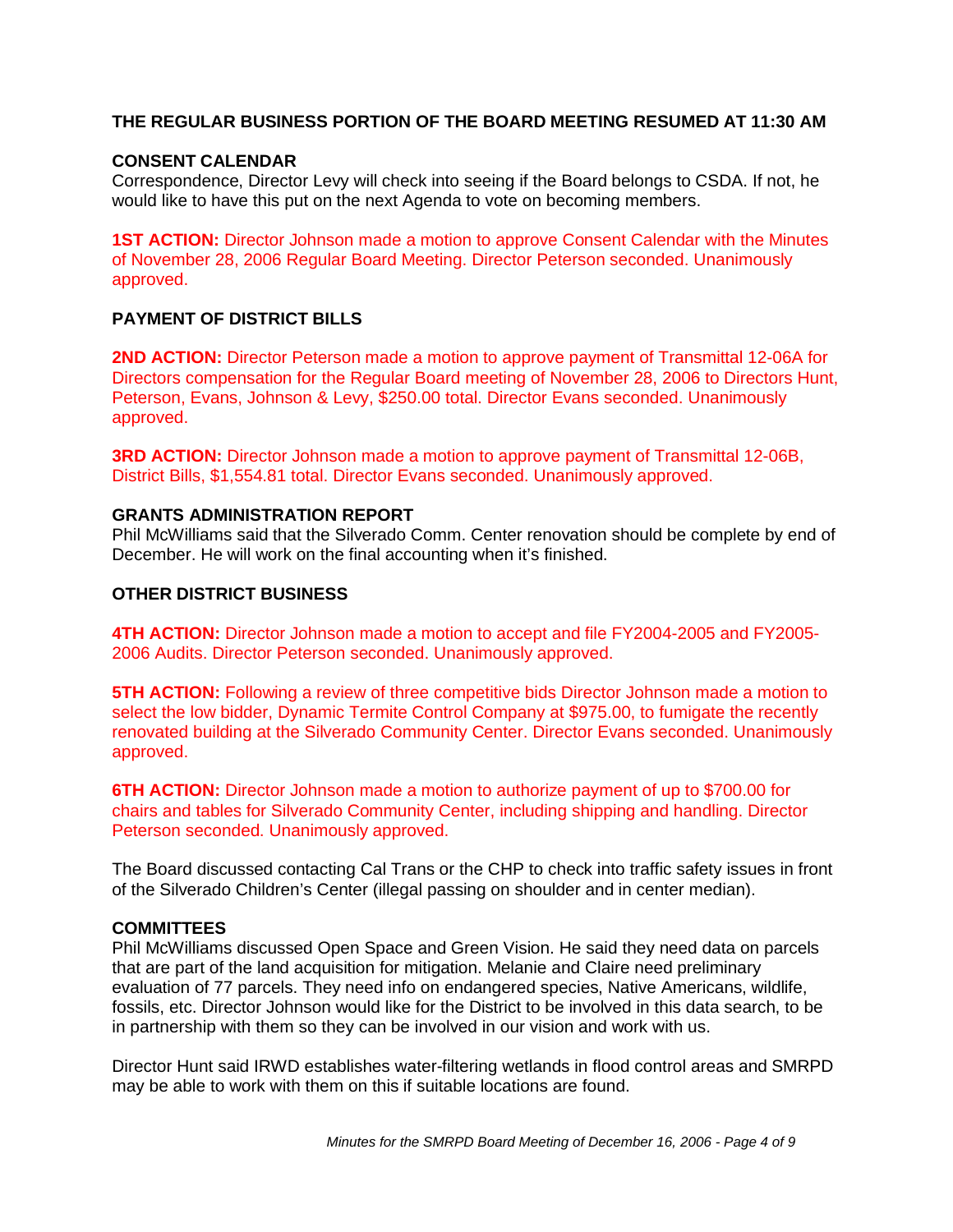#### **ELECTION OF BOARD OFFICERS**

7th Action: Director Levy moved that all officers retain their present positions through 2007. Director Peterson seconded. Unanimously approved.

This completed the business part of the Regular Board Meeting

#### **THE STRATEGIC PLANNING WORKSHOP WAS RESUMED**

Reviewing priorities:

- Youth and children's programs
- Children's Center programs
- Political outreach
- Staff issues
- Trail system, implementing master plan
- Open Space
- Modieska
- Tax hike
- Maintenance
- Community involvement
- Comm. Center improvements
- **Expand District boundaries**
- Rec Program, expand, policies & procedures
- Review and revise internal procedures

Rated the order of importance of goals over the next 5 years:

- (1) Open Space and Trails
- (2) Grants, community involvement
- (3) Political outreach pr/media
- (4) Youth program, Internal procedures
- (5) Staffing
- (6) Tax hike
- (7) Expand district boundaries

#### *A more complete summary of the Strategic Planning Session was prepared by facilitator Charmaine Alvarado and is attached as an addendum to these Minutes.*

#### **ADJOURNMENT**

The meeting was adjourned at 3:00 PM. The next regular meeting of the Board of Directors will be at the Silverado Community Center, 27641 Silverado Canyon Road at 7:00PM on Tuesday January 23, 2007.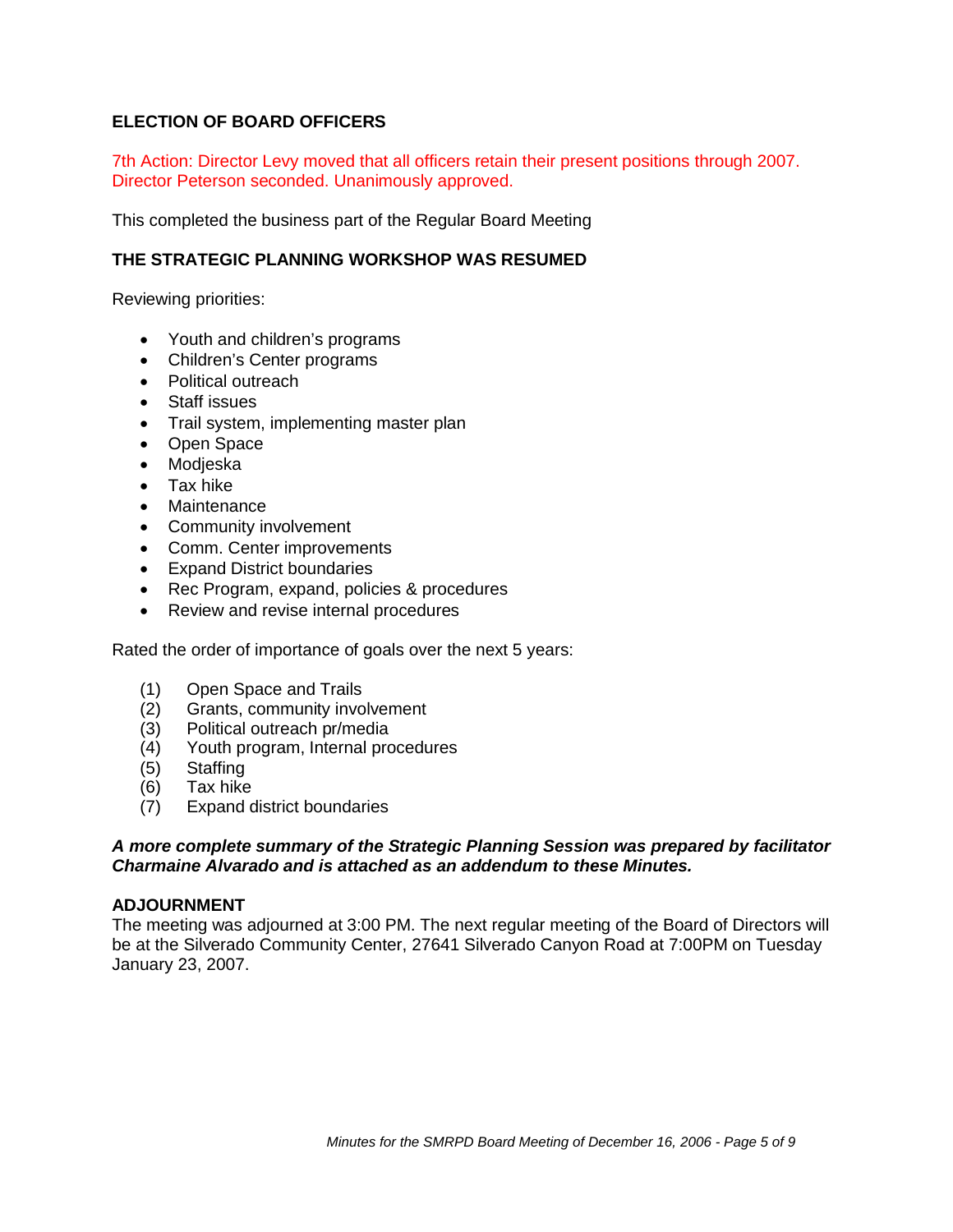## **Silverado Modjeska Recreation and Park District**

Strategic Planning Workshop December 16, 2006 Silverado Community Center Addendum

## **Attendees:**

Robert Hunt Deborah Johnson Mark Levy Brett Peterson Tricia Evans Beverly Mileham – Administrative Assistant

## **Visitors:**

The following visitors attended the meeting to communicate the needs/wants/concerns and improvements for their respective locations/positions.

## *Fran Williams – Silverado Park and Community Center*

Points of highlight were the following;

- 1. Address immediate building maintenance issues- Caulk building. Carpet/flooring clean. Bench top-refinish. Fill holes in grass. Roof repairs. Pit near fence.
- 2. Prioritize regular maintenance tasks esp. in regards to buildings and grounds. A building and grounds calendar will be established to manage regular monthly maintenance issues.
- 3. Establish a master plan for improvements.
- 4. Facility rental management review policies and procedures. Maintain stock of cleaning supplies.
- 5. Review signage; make corrections and improvements where necessary.
- 6. Fix and/or remove broken equipment. Plan for storage issues.

## *Steve Reighart- Park and Community Centers*

Will submit a project list in January 2007 for Silverado and Modjeska. Current responsibilities include repairs and cleaning. Some discussion occurred regarding the hiring of a cleaning service (1x or 2 xs monthly) to provide consistent cleaning service. This would allow for slightly more time to address repair needs at each location. Will make immediate improvement to the backboard light at Modjeska.

## *Bonnie Smith – Modjeska Park and Community Center*

Points of highlight are as follows:

- 1. Repair backboard light. Consider alterative commercial grade.
- 2. Increase outdoor seating. Refinish tables and current seating.
- 3. Address water/sprinkler concerns. Requesting purchase of a satellite timer. Address lawn care issues – fertilization, holes, gophers, etc.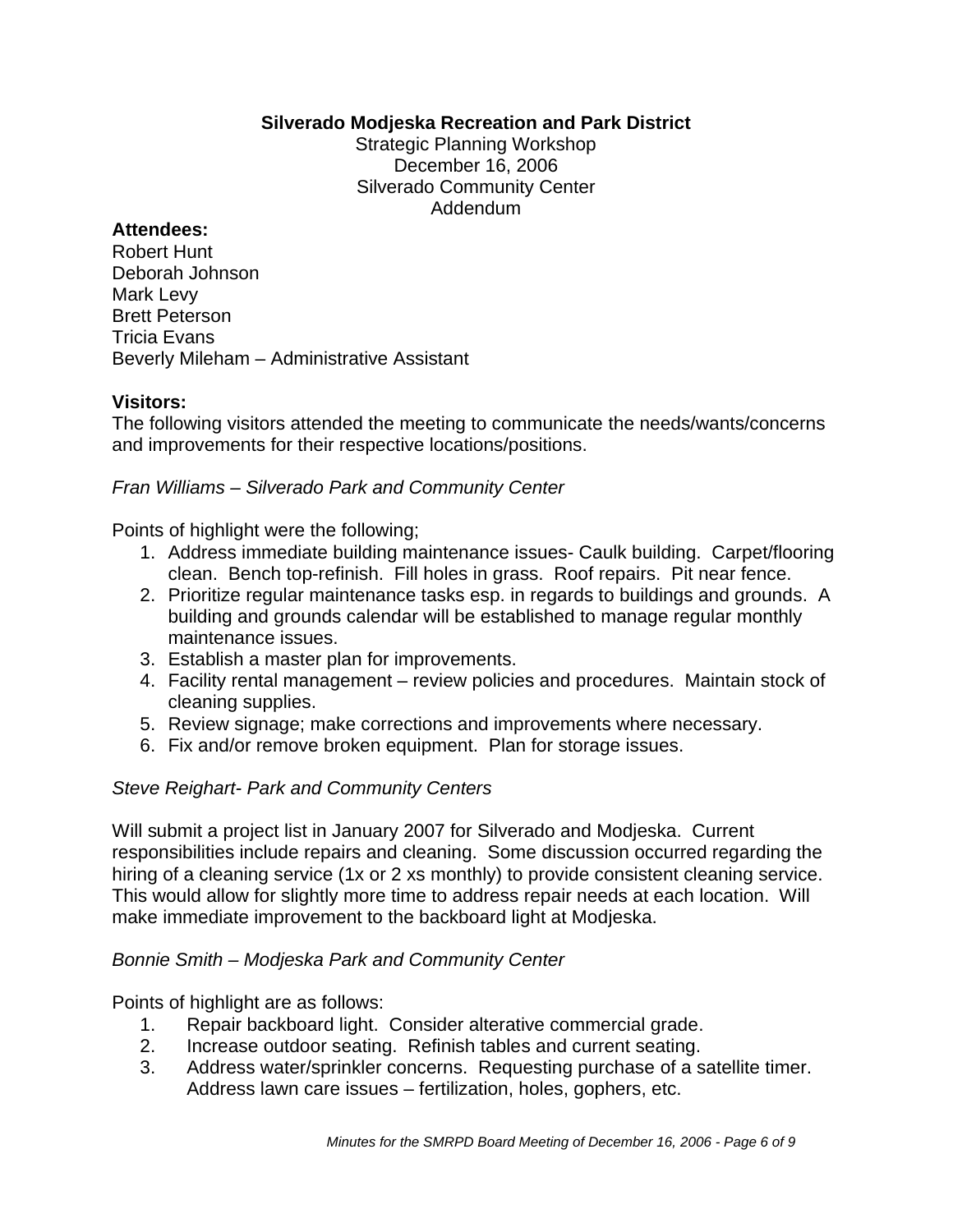- 4. Address grounds maintenance issues. Current maintenance co. service is limited. The current system for checking equipment and making repairs is not regular. Establishment of a grounds maintenance calendar will be designed. Consideration for an alternative maintenance crew will be researched.
- 5. Add cigarette cans in multiple locations.
- 6. Address rodent problem in shed.
- 7. Clean up weeds, bushes etc. on grounds.
- 8. Parking procedures have improved due to improvement of signage. Establish parking reminder cards regarding parking policies at center.
- 9. Will establish a donation list for equipment.
- 10. Improve appearance of structure paint, remove bulletin board; repair fence.
- 11. Will work with Aimee Bryer to establish children's garden concept at Modjeska.

## *Aimee Bryer – Silverado Children's Center*

Highlights:

- 1. Will work with Bonnie Smith on a plan for the \$5000 grant for the community center. Paint shed, repair and paint fence. Birdbath. Seating. Strolling paths. Will establish area as a children's garden with a bit of whimsy.
- 2. Currently within budget for 2006, despite past 10 year deficit. Committed to maintaining financial stability.
- 3. Appreciation for board support and regular ad hoc meetings and attendance at board meetings.
- 4. Establish list for maintenance repairs short-term and long-term.
- 5. Addressing procedures for financial expenditures.
- 6. Enrollment has increased.
- 7. Plan for 2007 will address curriculum while increasing program quality.
- 8. Provided copies of operational and fiscal plan.

## *Phil Mc Williams – Community Center Oversight and Grants*

- 1. Consider a media meeting/plan to determine visibility in Sentry, OC Register and OC News.
- 2. Anticipates completion by Vargas in early 2007.
- 3. Looking for more grants. Current grants may have additional funds available.

## **Review Minutes from April 2004 Planning Session**

## *A. Successes*

- (1) Committee functions
- (2) Participation and partnerships with programs/partners
- (3) Increase visibility of park board
- (4) Children's center operations
- (5) Renovations to Silverado community center
- (6) Increase in number and quality of recreation programs.
- (7) Increased community center usage.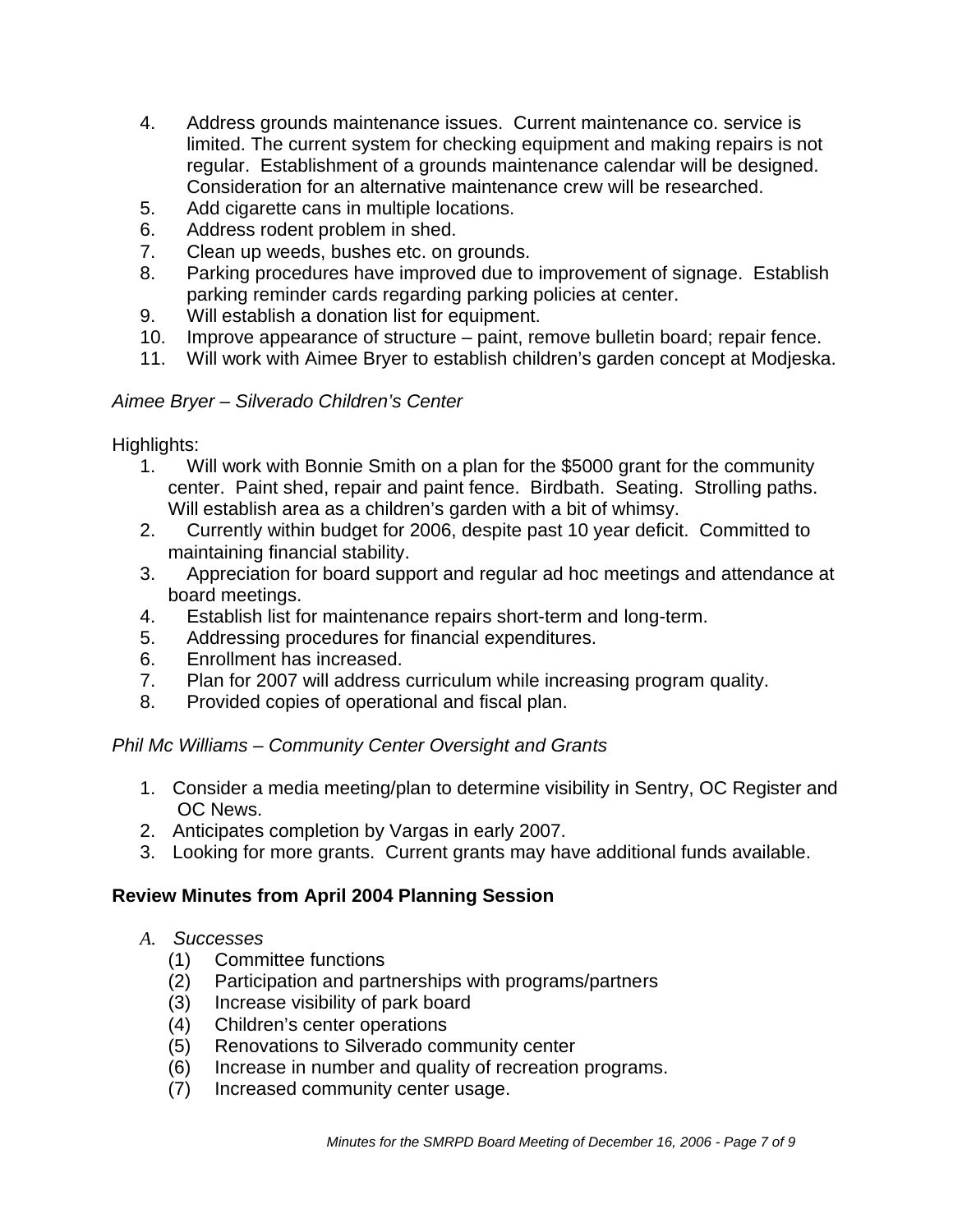## *B. Challenges*

- (1) Increase programming for youth.
- (2) Establish master plan for trail system.
- (3) Need for increased tax base.
- (4) Acquisition and maintenance of open space.
- (5) Public Relations
- (6) Process for appreciation and recognition.

## **Revise Mission Statement**

## **New:** *To promote well-being through programs and activities that protect preserve and enrich the canyons' heritage, open space and unique way of life.*

## **Vision Planning – Future**

The following topics were discussed and are listed in order of importance after board members completed a survey of priorities for the park board. The list reflects the priorities of the board for the next five years. The results are as follows:

- 1. Open Space/Trails
- 2. Community Involvement
- 3. Grants
- 4. Political Outreach
- 5. Youth and Kids Programs/Services
- 6. Children's Center
- 7. Recreation Programs
- 8. Staffing
- 9. Finances tax increase
- 10. Expand District Boundaries

## **Political Outreach**

Facilitate meetings with open space players. The issue of political outreach raised the point that this responsibility takes a huge commitment from board members to nurture these relationships. Some discussion occurred regarding the reality of the execution of this responsibility.

## **Personnel Recommendations**

- 1. Hire cleaning company for community centers 1x 2xs monthly.
- 2. Review current personnel responsibilities & policies/procedures for facility rental, etc.

## **Recognition**

Need to establish system for correspondence – follow up, thank you's, recognition, certificates, etc.